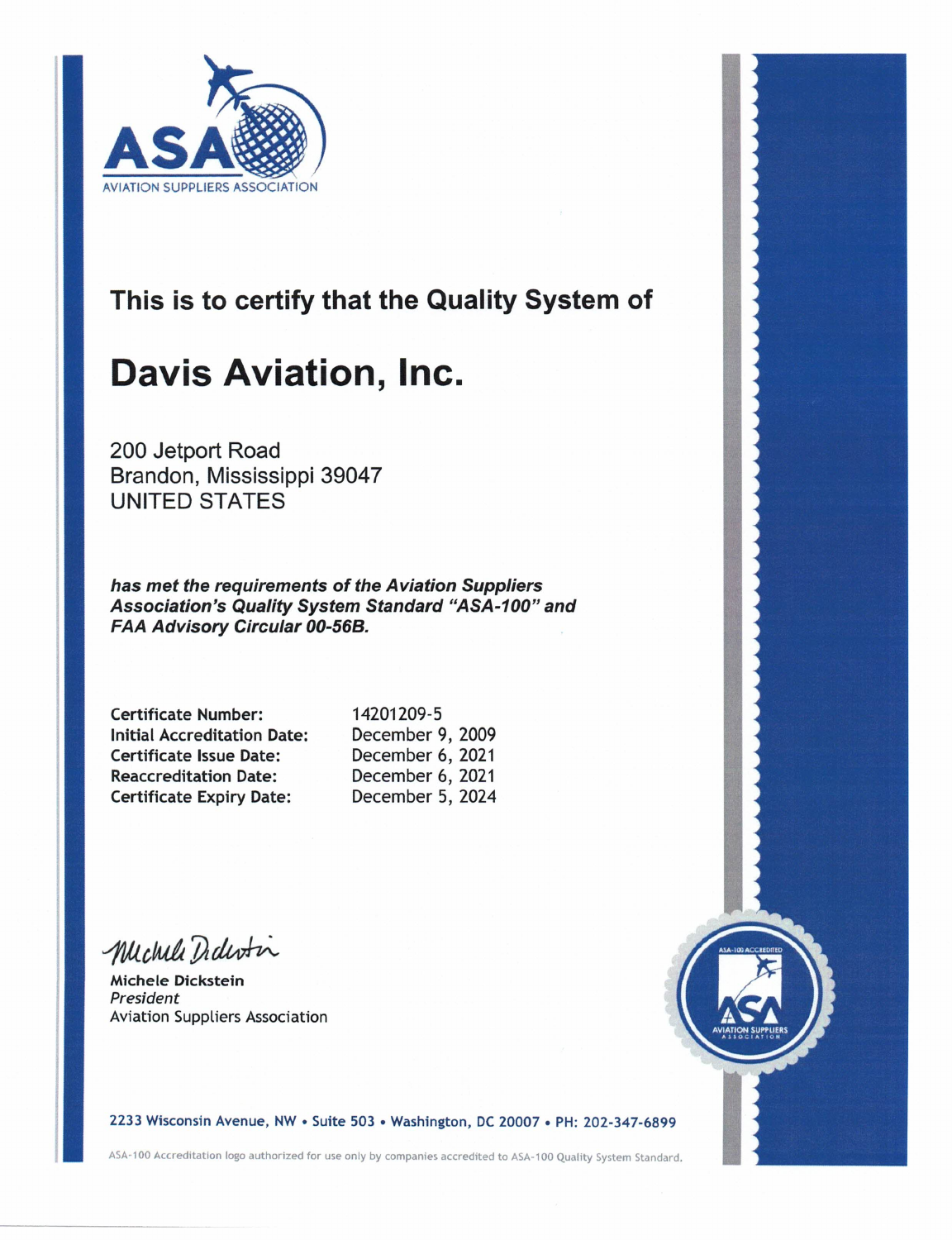

### **SUPPLIER AUDIT FORM**

 In accordance with our company's quality standards and safety, we must have detailed information on our vendor's quality practices. In order for your firm to be placed on our Approved Vendor List, or recertified for the list, it is necessary that the responsible person in your firm fill out this audit form and return it to us via mail, fax, or e-mail. **Please include copies of any Certificates attesting to the quality system in use.**

Please return via: E-mail: kan.accounting@kingairnation.com Fax: 601-936-4477<br>Mail: 200 Jetport Ro 200 Jetport Road

Brandon, MS 39047 U.S.A

| Company        | Davis Aviation Inc d/b/a KingAir Nation |
|----------------|-----------------------------------------|
| <b>Address</b> | 200 Jetport Rd                          |
| City           | <b>Brandon</b>                          |
| <b>State</b>   | MS.                                     |
| Zip code       | 39047                                   |
| Country        | <b>United States</b>                    |
| Website        | www.kingairnation.com                   |

| <b>Name</b>  | Robin McBeath                    |
|--------------|----------------------------------|
| <b>Title</b> | Director of Quality              |
| <b>Phone</b> | 601.936.0777                     |
| Fax          | 601.936.4477                     |
| E-mail       | kan.accounting@kingairnation.com |

**Quality System in use** ASA-100

**I certify that the information contained within this document is true and correct.** Signature Robin McBeath Date May 26, 2022

QAMFORM5

Page 1 of 4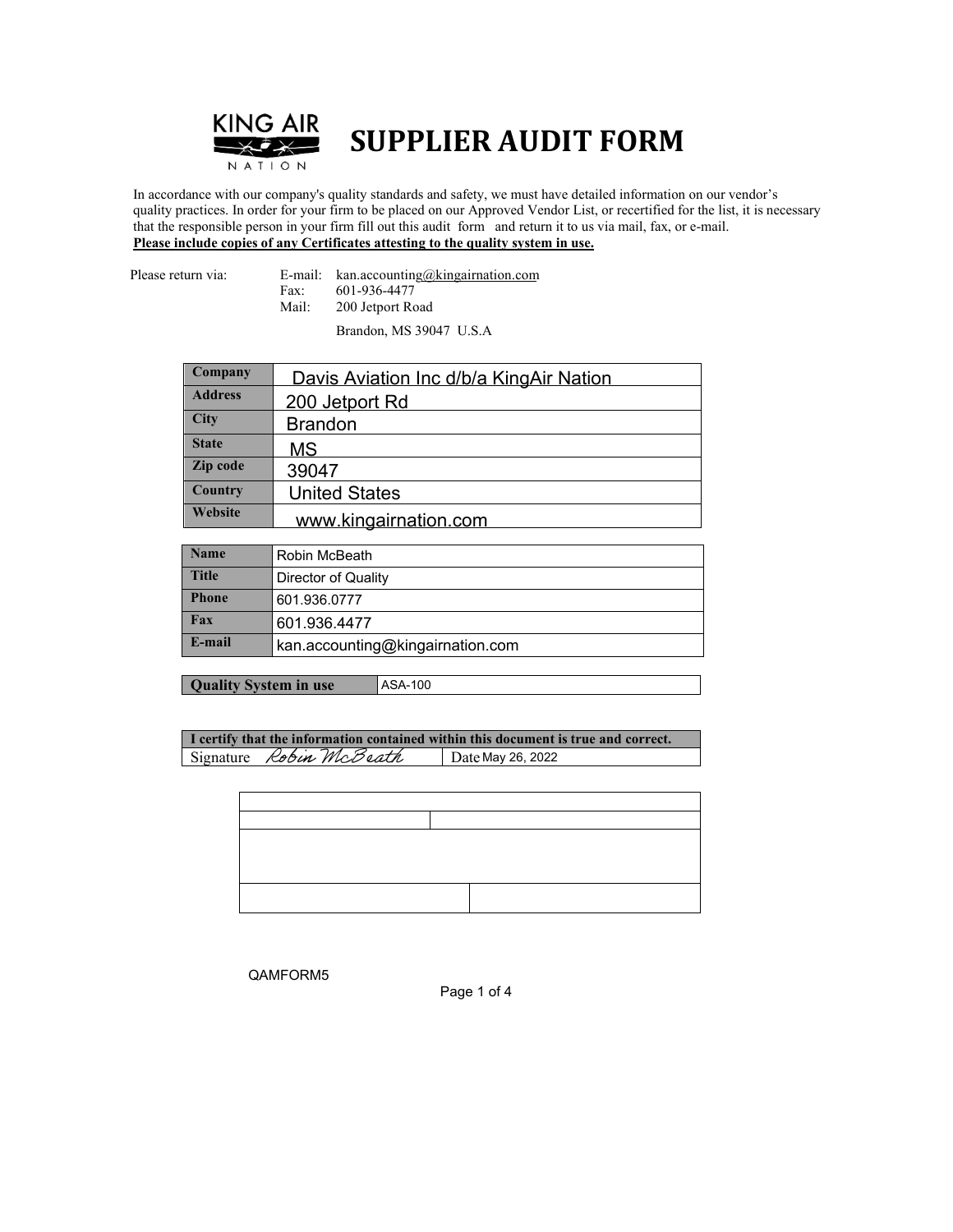

# **SUPPLIER AUDIT FORM**

King Air Nation: Date: May 26, 2022

|                                                                                                    | Y                       | N | N/A |
|----------------------------------------------------------------------------------------------------|-------------------------|---|-----|
| 1. Quality System and Manual                                                                       |                         |   |     |
| A. Is there an established quality system and a quality manual?                                    | X                       |   |     |
| B. Is the quality manual available to appropriate personnel?                                       | $\overline{\mathsf{x}}$ |   |     |
| C. Is the quality system documentation kept current and readily                                    | X                       |   |     |
| available to employees, customers, auditors or designee(s)?                                        |                         |   |     |
| D. Does the quality control manual include a detailed description                                  |                         |   |     |
| of:                                                                                                |                         |   |     |
| 1) the organization and relationship of the QC department to the                                   | X                       |   |     |
| rest of the organization?                                                                          |                         |   |     |
| 2) the assignment of personnel by title, for specific functions                                    | X                       |   |     |
| within the quality system?                                                                         |                         |   |     |
| 3) the revision control system for the quality system                                              | X                       |   |     |
| documentation?                                                                                     |                         |   |     |
| 4) record keeping system?                                                                          | X                       |   |     |
| 5) training requirements and records?                                                              | X                       |   |     |
| 6) shelf life control system?                                                                      | X                       |   |     |
| 7) control of incoming discrepant parts and supplies?                                              | X                       |   |     |
| 8) receiving inspection procedures?                                                                | X                       |   |     |
| 9) test and inspection equipment calibration program?                                              | X                       |   |     |
| 10) storage facilities and specifications?                                                         | X                       |   |     |
| 11) part identification system?                                                                    | X                       |   |     |
| 12) environmental controls?                                                                        | X                       |   |     |
| 13) inspection stamp control?                                                                      | $\overline{\mathsf{x}}$ |   |     |
| 14) self-audit/evaluation program?                                                                 | X                       |   |     |
| 15) corrective action process                                                                      | $\mathsf{x}$            |   |     |
| 2. Self-Audit/Evaluation Program                                                                   |                         |   |     |
| A. Is there an established documented self-audit/evaluation                                        | X                       |   |     |
| program, which identifies who within the company is responsible                                    |                         |   |     |
| for conducting self-audits, the frequency of audits, audit<br>documentation and corrective action? |                         |   |     |
| 3. Facilities                                                                                      |                         |   |     |
|                                                                                                    |                         |   |     |
| A. Does the storage areas provide:<br>1. adequate space and appropriate racks to prevent damage or |                         |   |     |
| mishandling?                                                                                       | X                       |   |     |
| 2. adequate security from unauthorized access?                                                     | X                       |   |     |
| 3. segregation of aircraft from non-aircraft functions?                                            | X                       |   |     |
| 4. segregation of serviceable from non-serviceable parts?                                          | $\overline{\mathsf{x}}$ |   |     |
| 4. Training and Authorized Personnel                                                               |                         |   |     |
| A. Are personnel who perform inspection, shipping and receiving                                    |                         |   |     |
| functions properly trained?                                                                        | X                       |   |     |
| B. Are inspection personnel properly authorized?                                                   | X                       |   |     |
| C. Are both formal classroom and on-the-job training                                               |                         |   |     |
| documented and maintained?                                                                         | X                       |   |     |
| D. Is a roster of personnel authorized to perform inspection                                       |                         |   |     |
| functions maintained?                                                                              | X                       |   |     |
| E. Does training program address unapproved and counterfeit                                        |                         |   |     |
| parts?                                                                                             | X                       |   |     |

QAMFORM5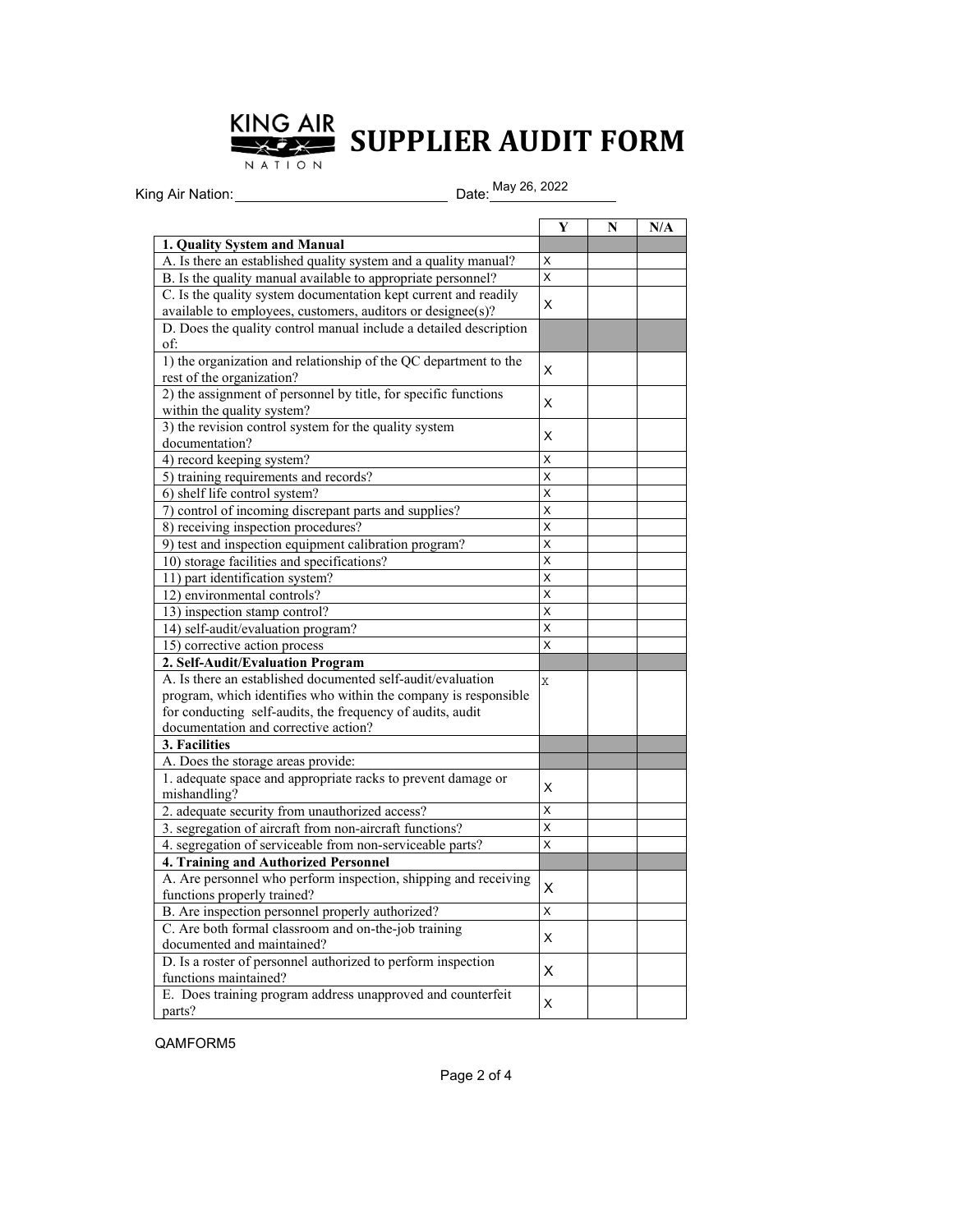

## **SUPPLIER AUDIT FORM**

NATION

King Air Nation:

Date: May 26, 2022

|                                                                                 | Υ | N | N/A |
|---------------------------------------------------------------------------------|---|---|-----|
| <b>5. Procurement</b>                                                           |   |   |     |
| A. Does the system assure that parts procured conform to the customer's         |   |   |     |
| documentation requirements?                                                     | X |   |     |
| B. Does the quality system assure that parts conform to the customer's          |   |   |     |
| purchase request and that deviations are disclosed                              |   |   |     |
| and approved by the customer?                                                   | Χ |   |     |
| C. Does the system require the distributor/dealer to maintain a list of         |   |   |     |
| approved suppliers and a quality history for each source?                       | X |   |     |
| D. Does the quality system assure that parts procured for sale:                 |   |   |     |
| 1) which are known to have been subjected to conditions of extreme stress,      |   |   |     |
| heat or environment are identified?                                             | X |   |     |
| 2) that all represented Airworthiness Directives (AD's) which have been         |   |   |     |
| accomplished are documented?                                                    | X |   |     |
| 3) that are identified as overhauled, repaired or modified have all appropriate |   |   |     |
| signed and dated documentation?                                                 | Χ |   |     |
| <b>6. Receiving Inspection</b>                                                  |   |   |     |
| A. Does the quality system provide for a visual inspection of all items         |   |   |     |
| received and accompanying documentation?                                        | X |   |     |
| B. Is there a procedure for reporting unapproved parts in accordance with       |   |   |     |
| FAA Advisory Circular 21-29?                                                    | Χ |   |     |
| C. Is there an accountability system in place to control stamp issuance, usage  |   |   |     |
| and replacement?                                                                |   |   | X   |
| 7. Measuring and Test Equipment                                                 |   |   |     |
| A. Is there an effective calibration program for test equipment?                |   |   | X   |
| 8. Material Control                                                             |   |   |     |
| A. Is material handled in an appropriate manner and is the material protected   |   |   |     |
| from damage & deterioration?                                                    | X |   |     |
| B. Is batch/lot control maintained for parts so identified by the               |   |   |     |
| manufacturer?                                                                   | Χ |   |     |
| C. Is there a system in place for recall control which ensures that parts       |   |   |     |
| shipped can be traced and recalled?                                             | X |   |     |
| D. Whenever practical, is material stored $&$ delivered in the manufacturer's   |   |   |     |
| original packaging?                                                             | X |   |     |
| E. Does the system specify material control requirements for                    |   |   |     |
| material subject to damage by electrostatic discharge?                          | X |   |     |
| F. Does the system assure that serviceable parts/components are                 |   |   |     |
| adequately protected against the environment?                                   | Х |   |     |
| G. Does the system assure that no part number ambiguity exists?                 | Χ |   |     |
| H. Does a closed loop system exist to implement corrective action               |   |   |     |
| following detection of substandard or nonconforming parts?                      | х |   |     |
| 1) are aircraft parts being segregated from non-aircraft parts?                 | Χ |   |     |
| I. Is there a documented procedure in place to mutilate scrapped                |   |   |     |
| parts to prevent the possibility of their being restored and returned to        | X |   |     |
| service?                                                                        |   |   |     |
| J. Are suspected unapproved parts reported to the FAA according to AC 21-       |   |   |     |
| 29 or to the appropriate CAA?                                                   | Χ |   |     |

QAMFORM5